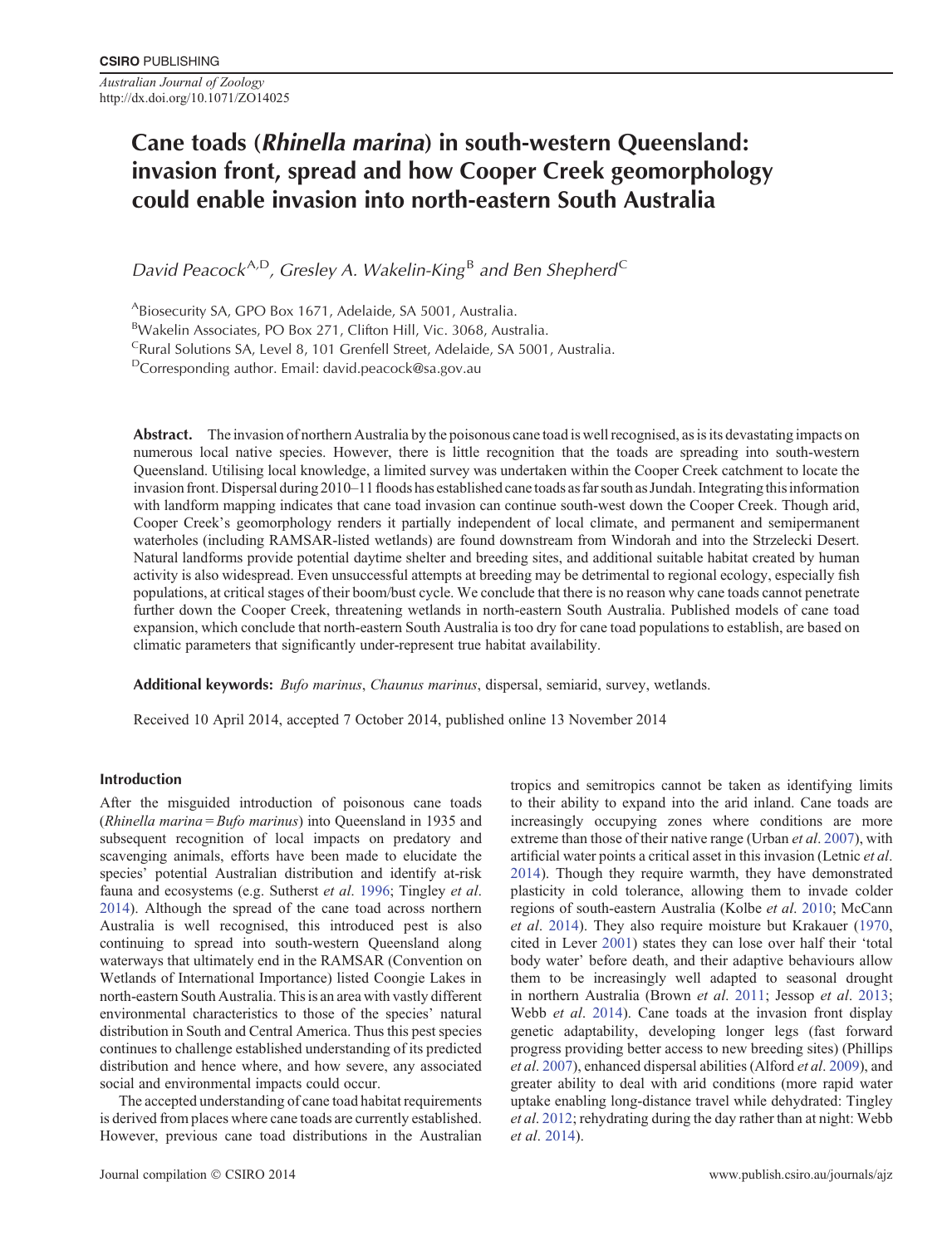A survey of cane toads was conducted in April 2011 in the vicinity of the Thomson River and downstream along the Queensland reaches of the Cooper Creek in south-western Queensland to locate the current 'south-western front' and rate of spread of the toad, which is advancing towards north-eastern South Australia.

The results of the field survey are combined with published literature on preferred cane toad habitat and integrated with landform mapping in the Strzelecki Desert, South Australia, focussing on Cooper Creek and the Coongie Lakes, to give some prediction of their potential to spread further south and invade north-eastern South Australia.

## **Methods**

Due to time and resource constraints searches were confined to strategic areas as determined from local knowledge. Because of the extensiveness of the river system, there were vast gaps between survey sites downstream from Jundah.We did not intend to determine the actual distribution of toads along the entire Thomson River and Cooper Creek; indeed, this would be a monumental task.

Local knowledge of when and where landholders had seen or heard cane toads, gained before and during the survey, guided the selection of search sites. The survey started from Stonehenge (see Fig. [1\)](#page-2-0) because it was known as the approximate front in south-western Queensland (Angus Emmott, pers. comm. 2011) with local residents collecting 53 toads over two weeks in late February and early March 2011 (Rutherford [2011\)](#page-7-0). Subsequent sites downstream from Stonehenge were primarily selected under local guidance and where the Thomson River and its associated channels were accessible.

The survey was initially planned to be carried out in November/December 2010 to correspond with the season when cane toad activity and calling was expected to be high. Males begin calling for mates after the first summer rains and/or when water temperatures reach 25 C (Hagman and Shine [2006](#page-6-0)). However, due to exceptional rains in the Lake Eyre Basin in late 2010, access to the survey area was not possible until April 2011.

At each site we recorded presence or absence of toads during a defined search to provide a relative index of abundance and some limited baseline data for possible future comparison.

Road surveys were conducted at night driving at  $20 \text{ km h}^{-1}$ along a 5–8-km length of road(s) at survey locations. Utilising the vehicle's high-beam driving lights, two observers scanned the road and its immediate verges for toads.

Timed, night-time surveys were conducted on foot along the banks of waterways with the two observers wearing head torches looking for toads or their eye shine, and listening for their distinctive call.

Opportunistically sighted toads and those recorded during defined searches (Fig. [1](#page-2-0)) were logged using a Trimble Juno Datalogger utilising ArcPad software to record locations, habitat information and toad parameters. The site survey details are provided in Table [1](#page-3-0).

#### *Geomorphology*

Geomorphology is used here to assess habitats for possible cane toad invasion and establishment. The data are derived from a 2011–12 study (Costelloe [2012;](#page-6-0) Wakelin-King [2013\)](#page-7-0) of the geomorphology and hydrology of Cooper Creek and its catchment in South Australia (including the RAMSAR-listed Coongie Lakes), which was part of independent studies of high-value aquatic ecosystems carried out by the South Australian Arid Lands Natural Resource Management Board in the Lake Eyre Basin (Schmarr *et al*. [2012\)](#page-7-0). The geomorphology assessment combined regional studies (looking at tectonic setting, surface lithologies, large-scale hydrology within the context of modern and past climates, and literature) with sitespecific field observations of sediment transport, fluvial and other landforms, and biota–landform spatial relationships (mapping). The outcome is an understanding of landscape processes and their roles in supporting local ecosystems and allows predictions of habitat and ecology to be extrapolated across a range of scales and climatic circumstances.

## **Survey results**

Over six survey nights two observers surveyed seven locations by foot and conducted four road surveys within or near some foot survey sites. Searches at each site ranged from 20 min to over three hours. A total of 26 cane toads were observed between Stonehenge and Jundah and no toads were observed within or downstream of Jundah (see Table [2](#page-3-0) and Fig. [1](#page-2-0)). All observed toads were adults and most were located in or near water. Relative abundance of toads declined in the search area the further south we searched, being nil at and south of Jundah.

## **Cooper Creek geomorphology**

Cooper Creek (Fig. [1](#page-2-0)), a Channel Country river, experiences one of the driest climates in Australia as it traverses north-eastern South Australia. Rainfall is rare and sparse, while the potential annual evaporation is very high (Australian Bureau of Meteorology [2013](#page-6-0)). A shallow pond fed by local runoff would not be good cane toad habitat, as it would evaporate soon after rainfall. However, two factors make this scenario irrelevant: Cooper Creek is not reliant on local rainfall, and its landforms include many that retain water for months, years, even decades.

Cooper Creek extends from the semitropics into the arid lands: monsoonal flood pulses routinely travel as far as South Australia (Knighton and Nanson [2001](#page-7-0)), some traversing the Stzelecki and Tirari Deserts to reach Lake Eyre. It experiences frequent, longlasting flow events with single, multiple, or compound flood peaks (Knighton and Nanson [1994](#page-6-0), [2001](#page-7-0); Nanson *et al*. [2008](#page-7-0)), and it contains the six wettest reaches in the Lake Eyre Basin (Silcock [2009](#page-7-0)). Large long-lasting flood events are especially associated with significant La Niña weather patterns (return recurrence interval 20–40 years). For example, at Cullyamurra Waterhole, Cooper Creek flowed for 598 days during the 2010–12 flood cluster (Costelloe [2012](#page-6-0)).

Cooper Creek's fluvial geomorphology is complex (Knighton and Nanson [1994](#page-6-0), [2000](#page-7-0); Gibling *et al*. [1998](#page-6-0); Fagan and Nanson [2004\)](#page-6-0), with multiple deep anabranching channels and a network of shallow braid-like channels coexisting within the often broad floodplain. Like other Channel Country rivers, Cooper Creek has many waterholes: especially deep and wide channel segments that hold water for long periods. In comparison to other Channel Country rivers, Cooper Creek has the most, and the most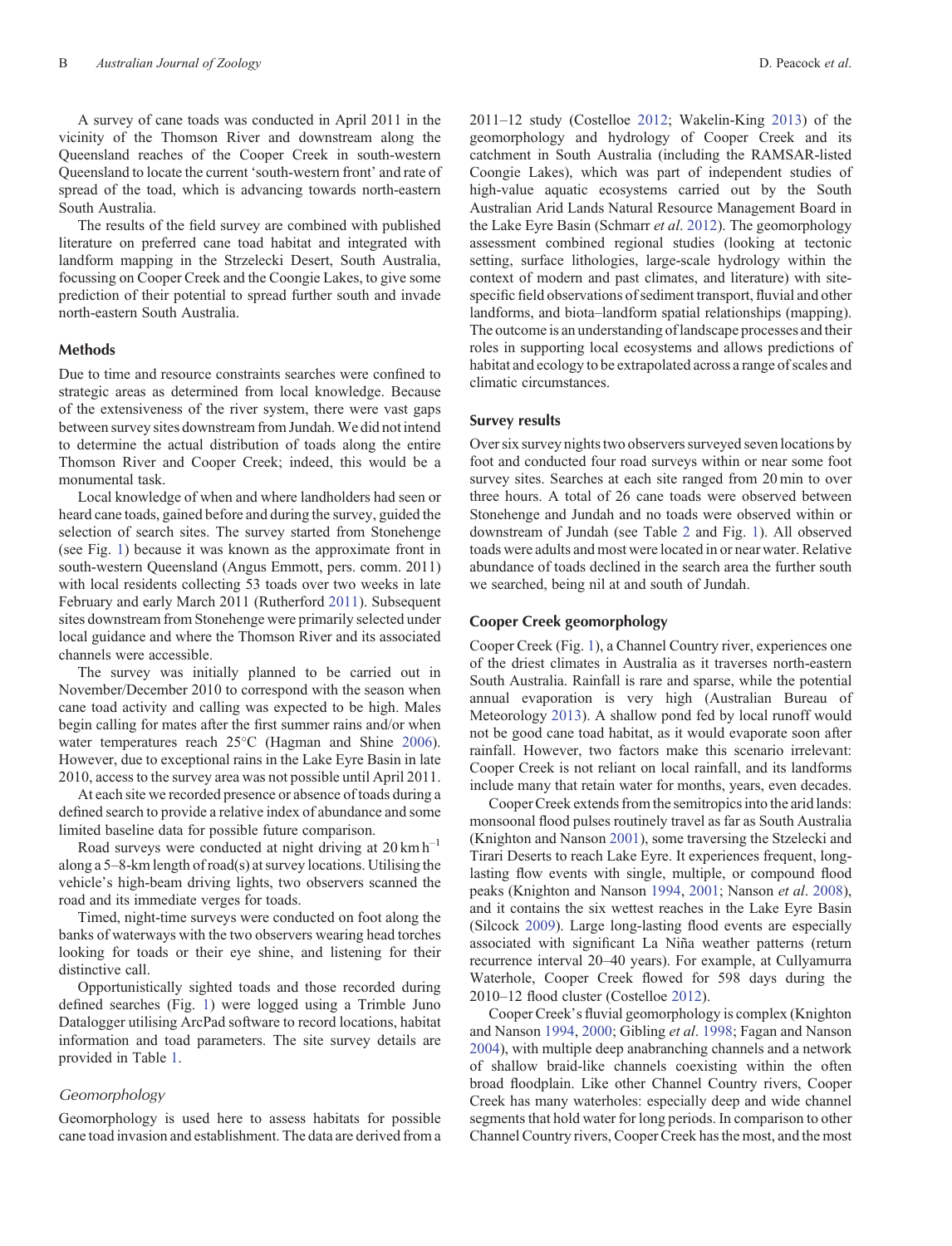<span id="page-2-0"></span>

**Fig. 1.** Cane toad detections and survey locations in south-west Queensland. The largely ephemeral waterbodies of the Channel Country below Windorah are shown. Much of this shaded area was flooded during the 2010–12 flood cluster.

densely clustered, permanent and semipermanent waterbodies, particularly south of Jundah (Silcock [2009\)](#page-7-0). A waterhole's permanence depends on its depth: there must be enough water in storage to outlast daily evaporation until the next flow (Costelloe *et al.* [2007;](#page-6-0) Costelloe [2011\)](#page-6-0). Waterholes whose inflow is usually more frequent than the time it takes for them to dry include Yalungah, Meringhina, and Nappa Merrie (Queensland) and Cullyamurra, Minkie and Embarka (South Australia) (J. Costelloe, pers. comm. 2012).

Near Innamincka township and the Queensland–South Australia border, the Innamincka Dome plays an important role in landscape evolution and thus habitat development. Uplifted hills confine Cooper Creek into a valley, within which megafloods have scoured deep refuge waterholes (Schmarr *et al*.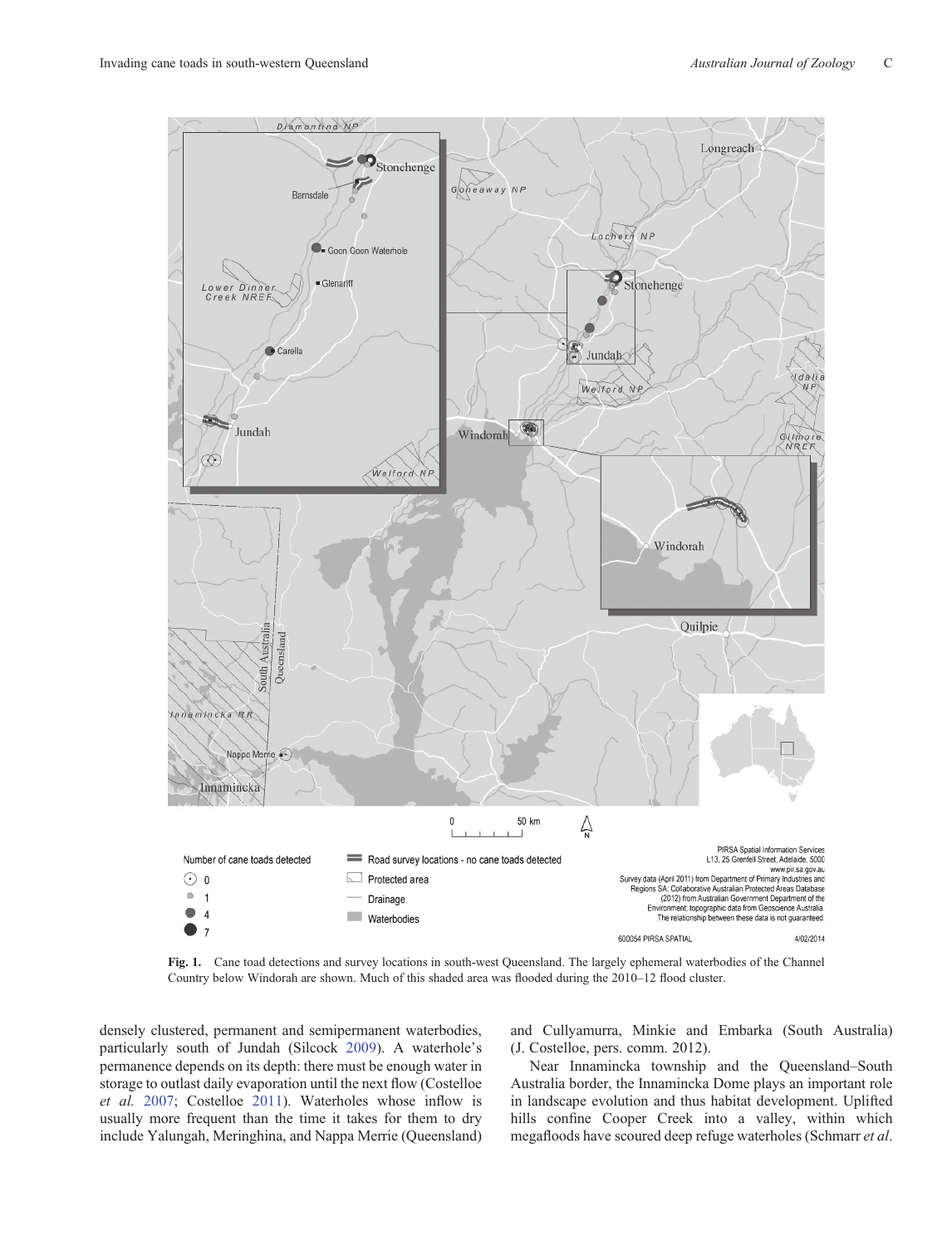# **Table 1. Cane toad survey details**

Locations are arranged north to south along the Thomson River and Cooper Creek

<span id="page-3-0"></span>

| Location           | Road survey                                                                                                                                             | Timed search                                                                                                                                                                                                                                                                                        | Opportunistic                                                                                                                                                    |
|--------------------|---------------------------------------------------------------------------------------------------------------------------------------------------------|-----------------------------------------------------------------------------------------------------------------------------------------------------------------------------------------------------------------------------------------------------------------------------------------------------|------------------------------------------------------------------------------------------------------------------------------------------------------------------|
| Stonehenge         | Travelling west along the Warereccan<br>Road from the main channel.                                                                                     | Two-hour daytime survey of the banks of the Thomson River<br>north and south of the bridge (no toads heard or observed). A<br>replicated two-hour night survey undertaken approximately<br>three hours later.                                                                                       | Around town buildings and<br>equipment after being given<br>directions by local residents.                                                                       |
| 'Barnsdale'        | Along Stonehenge Racetrack road and<br>the access track to 'Barnsdale'.                                                                                 | Night survey undertaken along secondary channels on the<br>eastern side of the main Thomson River channel.                                                                                                                                                                                          | On the roads between<br>Stonehenge and 'Barnsdale'<br>and then 'Barnsdale' and<br>'Goon Goon'.                                                                   |
| <i>'Goon Goon'</i> |                                                                                                                                                         | Night survey of the banks of the Thomson River main channel<br>north and south of a windmill west of the station buildings.                                                                                                                                                                         |                                                                                                                                                                  |
| 'Carella'          |                                                                                                                                                         | Night survey of the banks of the channel closest to 'Carella'<br>homestead, accessed past the nearby cattle yards                                                                                                                                                                                   | Walked approximately 1 km<br>south by south-east away<br>from the channel closest to<br>'Carella' homestead<br>towards the main road<br>(towards calling toads). |
| Jundah             | Along the road west from Jundah to<br>Windorah, beginning on the<br>outskirts of the town and crossing<br>the Thomson River and associated<br>channels. | Along the Thomson River and associated channels near to the<br>main road west. Along the Wuringle Creek and Braidwood<br>channel crossing of the Jundah to Windorah Road $\sim$ 15 km<br>west of Jundah. Upstream and downstream of the Thomson<br>River crossing $\sim 8$ km south-west of Jundah. | Driving south along main road<br>into Jundah.                                                                                                                    |
| Windorah           | Along 8 km of the main road east of<br>Windorah, from Jundah turnoff,<br>crossing Cooper Creek and<br>associated channels.                              | Night survey at five locations at the Cooper Creek and<br>associated channels.                                                                                                                                                                                                                      |                                                                                                                                                                  |
| Nappa Merrie       | Along 2 km of the main road at the<br>Nappa Merrie bridge, crossing<br>Cooper Creek.                                                                    | Night survey of the bed of the Cooper Creek upstream and<br>downstream of the Nappa Merrie bridge.                                                                                                                                                                                                  |                                                                                                                                                                  |

#### **Table 2. Cane toad survey results**

Locations are arranged north to south along the Thomson River and Cooper Creek

| Location     | Road survey              |                | Timed search        |                  |                                                                                                                                                                                              | Opportunistic |                                                                                                                                                                                              |                |
|--------------|--------------------------|----------------|---------------------|------------------|----------------------------------------------------------------------------------------------------------------------------------------------------------------------------------------------|---------------|----------------------------------------------------------------------------------------------------------------------------------------------------------------------------------------------|----------------|
|              | Distance Results<br>(km) |                | Search<br>effort(h) | Results          | Comments                                                                                                                                                                                     | Results       | Comments                                                                                                                                                                                     |                |
| Stonehenge   | n/a                      | n/a            | $\overline{2}$      | 4                | Adult toads all within 2 m of water                                                                                                                                                          | $\tau$        | Most observed toads were near<br>an outside light, water source<br>or watered lawn                                                                                                           | 11             |
| 'Barnsdale'  | 5                        | $\mathbf{0}$   | 1.5                 | $\overline{2}$   | Single dead adult toad in a cattle<br>pug mark in a dry creek bed.<br>Adult toad observed on the edge<br>of a water hole off the main<br>Thomson River channel, also in<br>a cattle pug mark | 3             | Adult toads                                                                                                                                                                                  | 5              |
| 'Goon Goon'  | n/a                      | n/a            | 1.5                 | 4                | Located within 5 m of water                                                                                                                                                                  | $\Omega$      |                                                                                                                                                                                              | 4              |
| 'Carella'    | n/a                      | n/a            | 1                   | 1                | Adult within 5 m of water                                                                                                                                                                    | 4             | Three adult toads observed calling<br>on the far bank of a shallow, well<br>vegetated ephemeral waterhole.<br>Adult toad observed on the road<br>$\sim$ 5 km south of 'Carella'<br>homestead | 5              |
| Jundah       | 8                        | $\theta$       | 5                   | $\mathbf{0}$     |                                                                                                                                                                                              |               | Large adult toad observed in an<br>ephemeral pond located beside<br>the main road $\sim$ 2 km north of<br>Jundah                                                                             |                |
| Windorah     | 8                        | $\overline{0}$ | 3                   | $\boldsymbol{0}$ |                                                                                                                                                                                              | 0             |                                                                                                                                                                                              | $\overline{0}$ |
| Nappa Merrie | $\overline{2}$           | $\theta$       | 1.5                 | $\mathbf{0}$     |                                                                                                                                                                                              | 0             |                                                                                                                                                                                              | $\Omega$       |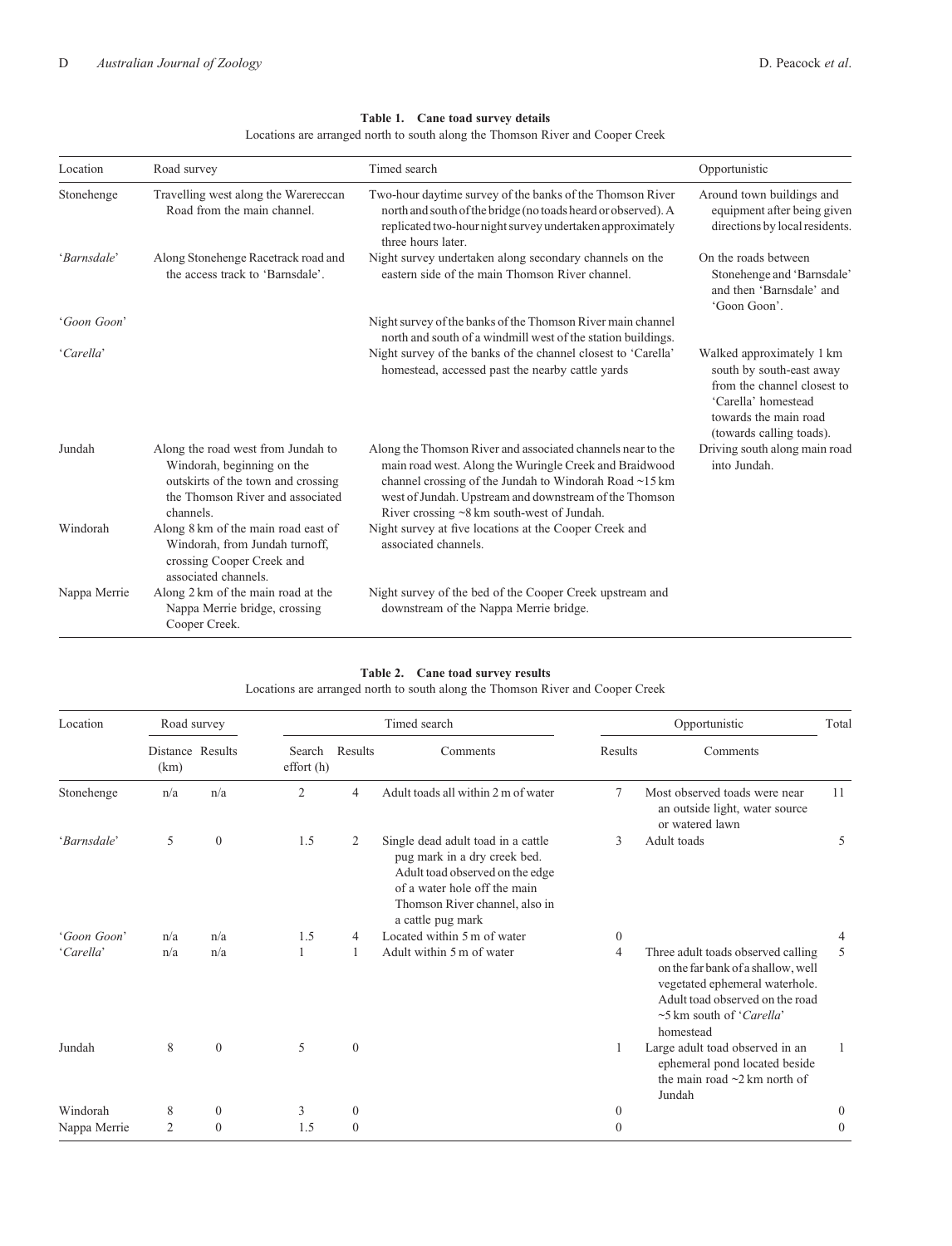<span id="page-4-0"></span>[2012](#page-7-0); Wakelin-King [2013](#page-7-0)). At the downstream end of the Innamincka Dome, the Cooper Creek Fan is the river's gateway into the Strzelecki Plain (Callen and Bradford [1992;](#page-6-0) Wakelin-King [2013\)](#page-7-0). The river adopts a distributary pattern in which the main channel is multiply breached by offtakes that divert flow to other channels. Amongst these offtakes are one that flows towards Lake Eyre, and another that waters the RAMSARlisted Coongie Lakes wetlands.

Cooper Creek has extensive floodplains, lignum swamps and lakes, created and maintained by interacting geomorphic processes (Wakelin-King [2013\)](#page-7-0). Inundation is an important and frequent part of the river cycle, and during wet years the landforms can be inundated for long periods, contributing to a biological 'boom'. In particular, the Coongie Lakes area hosts a huge ecological response (Reid and Puckeridge [1990\)](#page-7-0), and Lake Hope, in the lower Cooper, can retain water for up to three years (J. Costelloe, pers. comm. 2012), during which large native fish populations develop.

In south-west Queensland and northern South Australia, Cooper Creek's water-retaining landforms have many elements that are suitable for cane toad habitat (Table 3). Their qualities include proximity to moisture, shade or cover; shallow water or gently-shelving banks; still or slow-flowing water, and open space near water's edge (see Wakelin-King [2013](#page-7-0) for detailed descriptions).

#### **Discussion**

#### *Cane toad movements*

Local opinion holds that toads arrived in Aramac, ~130 km upstream of Longreach in 1997 and in Longreach in the summer of 2002–03 (Angus Emmott. pers. comm. 2008), suggesting a dispersal rate of  $\sim$ 25 km year<sup>-1</sup> (Frank Keenan, pers. comm. 2008). A small number of toads were first observed at Lochern National Park on the Thomson River 120 km downstream from Longreach in the summer of 2009–10 (Shane Hume, pers. comm. 2011), suggesting a dispersal rate of  $17 \text{ km} \text{ year}^{-1}$  from Longreach. In the following very wet summer of 2010–11, hundreds of cane toads were observed around waterholes of Lochern National Park, a marked increase compared with the previous year.

Local residents first observed toads in Stonehenge in January 2011, the same time landholders 42 km downstream at '*Carella*' first heard toads in a waterhole adjacent to the homestead.

During this survey the most southerly observation of a cane toad was a single adult toad detected in a roadside ephemeral pond 2 km north of Jundah and ~14 km downstream from the '*Carella*' station house. During the survey, despite searching the area, we were unable to substantiate the report from Jundah residents of a large toad found run over just west of Jundah 'on the road near the Braidwood channel' in January 2011. Similarly, our searches were unable to substantiate reports of 'isolated toads at Windorah', a township 70 km downstream from Jundah.

Our inability to observe or hear a toad at or south of Jundah and given that no Jundah residents reported having seen a toad in the town, suggests that at the time of this survey, the current cane toad front lay approximately at the northern outskirts of Jundah. Therefore, in the very wet 2010–11 season cane toads appear to have dispersed ~75 km from Lochern National Park south to Jundah at a rate equivalent to  $\sim$ 75 km year<sup>-1</sup>. However, it is very plausible that the toads were already south of Lochern National Park in small numbers before the reported summer of 2009–10, and were at or south of Jundah during our survey, but were not detected.

All toads observed on this survey were adults, and only at '*Carella*' were a small number recorded calling. Although we sighted many native frogs, including the small *Crinia deserticola* (~12 mm), we observed no small toads. Similarly, we observed no cane toad eggs, either during night survey observations or during daytime site reconnaissance. However, toads had been heard calling for the previous three months by the '*Carella*' landholders, supporting the possibility that toads were breeding at locations we surveyed.

## *Suitable arid-zone habitat*

Studies have predicted the eventual distribution of cane toads in Australia by matching their habitat preferences and biophysical limiting factors to climate zones. Empirically based models (Sutherst *et al*. [1996](#page-7-0); Urban *et al*. [2007](#page-7-0), [2008](#page-7-0)) find the best matches between climatic parameters (e.g. temperature maxima and minima, precipitation, humidity) and known cane toad distributions, then map those climatic parameters for Australia. In these, animal physical tolerances are compared against climatic extremes, and climatic parameters are used to make assumptions about habitat availability (e.g. Sutherst *et al*. [\(1996](#page-7-0)) combine rainfall and evaporation data into a soil moisture index, and Urban *et al*. [\(2007](#page-7-0), [2008\)](#page-7-0) combine precipitation with a mathematical

|  |  | Table 3. Potential cane toad habitat elements (natural) in the Strzelecki Desert |
|--|--|----------------------------------------------------------------------------------|
|--|--|----------------------------------------------------------------------------------|

| Shelter              | The tangles of exposed coolabah roots along the waterhole banks                                                    |  |  |  |  |
|----------------------|--------------------------------------------------------------------------------------------------------------------|--|--|--|--|
|                      | Beneath fallen branches and logs along waterhole banks, and in channel beds                                        |  |  |  |  |
|                      | Beneath vegetation in gullies cutting through waterhole and channel banks                                          |  |  |  |  |
|                      | Dense lignum thickets along the edges of swamps, or some channel and waterhole banks                               |  |  |  |  |
|                      | Within the deep cracks and crabholes of the black soil swamp country                                               |  |  |  |  |
|                      | Under clusters of boulders where rocky outcrop is close to the water, e.g. Cullyamurra and Nappa Merrie Waterholes |  |  |  |  |
| Calling and breeding | Upstream and downstream edges of feeder channels and splay channels of the permanent waterholes                    |  |  |  |  |
|                      | Margins of secondary and minor channels; flood chutes, palaeochannels and anabranches                              |  |  |  |  |
|                      | Offtakes and distributary channels along the Cooper Creek Fan                                                      |  |  |  |  |
|                      | Lake edges                                                                                                         |  |  |  |  |
|                      | Lake input and offtake channels                                                                                    |  |  |  |  |
|                      | Swamp edges                                                                                                        |  |  |  |  |
|                      | Sandy benches where dunes meet channels, or where stock pads come down to the water's edge                         |  |  |  |  |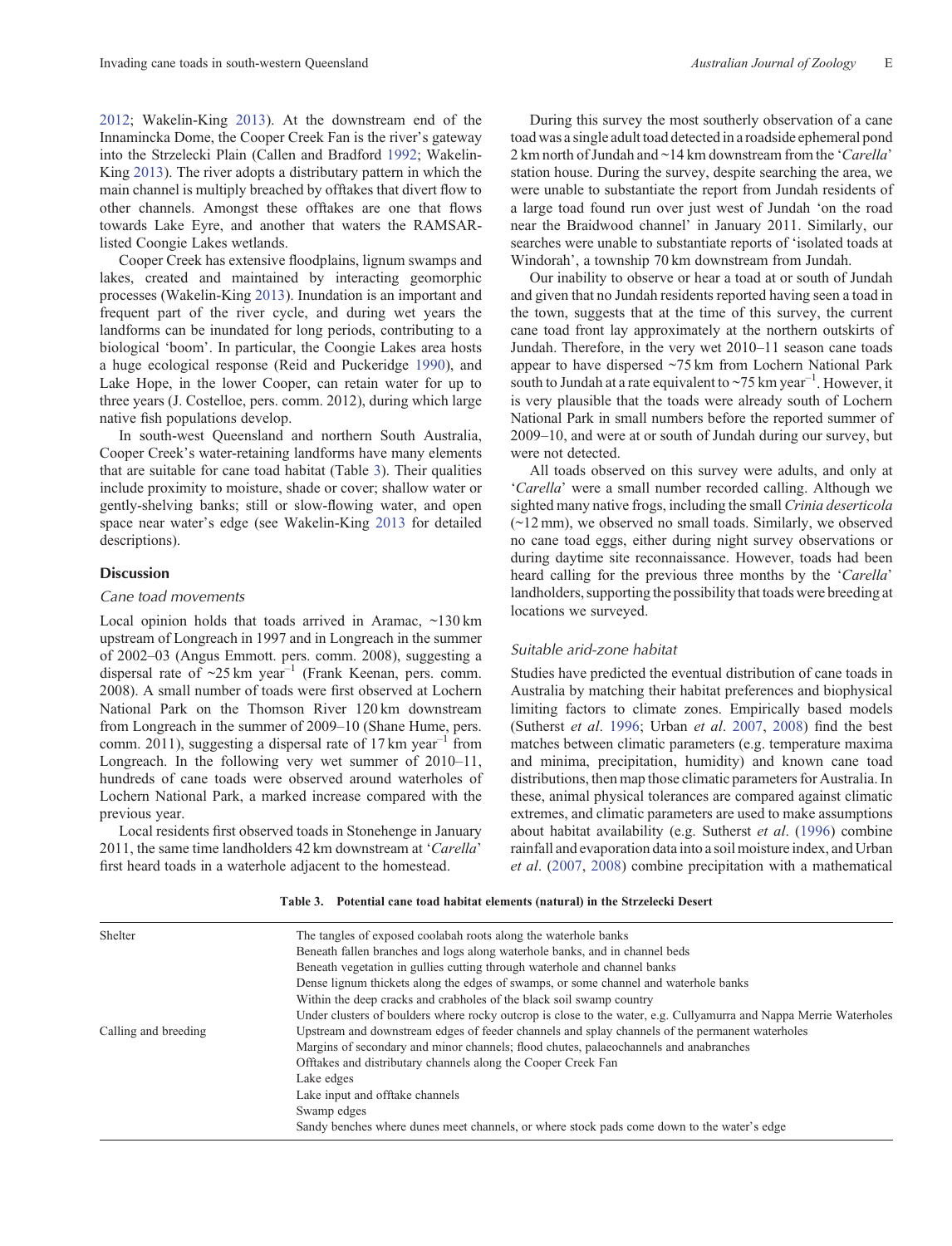model that proxies for topographic complexity to indicate desirable habitat). A process-based modelling program (Kearney *et al*. [2008,](#page-6-0) utilised in Tingley *et al*. [2014\)](#page-7-0) stringently examines cane toad biophysical responses to climatic factors, and uses Australian climate data to model the spatial extent of breeding habitats.

A limitation of these predictive models is that they do not consider the geomorphic processes underpinning potential cane toad habitat. This is most clear in Kearney *et al*. ([2008\)](#page-6-0), where breeding ponds are modelled as being small, relatively shallow, and fed by local runoff. Using these parameters, Kearney *et al.* ([2008,](#page-6-0) their p. 431 and figs 7a, S5a) and subsequently Tingley *et al*. ([2014\)](#page-7-0) map the Cooper Creek and Diamantina catchments in south-western Queensland and north-eastern South Australia as being beyond the interior limit of predicted cane toad range because of low water availability. In fact, the case is quite otherwise. The fluvial geomorphology is dominated by waterretaining landforms fed by large catchments extending from the semimonsoonal north. The Strzelecki Desert's waterholes and wetlands exist because Coopers Creek's fluvial processes outmatch local rainfall and evaporation conditions. In fact, the waterholes of the Coongie Lakes area support central Australia's richest frog community (Reid and Puckeridge [1990](#page-7-0)).

Similarly, range predictions based on empirical models would benefit by consideration of habitat geomorphology. The empirically determined climatic parameters reflect actual physical habitat conditions and geomorphic processes. The model's predictive value will be less if the conditions and processes are not consistent across the whole modelled area. Subsequent cane toad distribution and rate of spread has proven wrong the predictions made by Sabath *et al*. ([1981\)](#page-7-0) and Freeland and Martin [\(1985\)](#page-6-0), and Sutherst *et al*. [\(1996](#page-7-0)) and Urban *et al*. ([2007\)](#page-7-0) did not predict the cane toad distribution shown by the present study. While biological factors (e.g. Tingley *et al*. [2012;](#page-7-0) Jessop *et al*. [2013](#page-6-0); Webb *et al*. [2014](#page-7-0)) may underlie these unsuccessful predictions, it is also important to query the empirical studies' habitat assumptions. Was soil moisture truly the habitat parameter expressed by rainfall : evaporation values (Sutherst *et al*. [1996\)](#page-7-0), and, if so, from what geomorphic process did that arise? Can coarse measures of elevation discern landscape complexity (Urban *et al*. [2007](#page-7-0)) in a low-relief fluvial system? Is local rainfall the dominant source of habitat water in all catchments? The answers will determine how applicable the models are to landscapes other than those of the models' origin.

While predictive models are not supposed to be taken beyond the limitations of their input data, readers unaware of those limitations will nonetheless likely take the conclusions at face value. Key studies (Sutherst *et al*. [1996](#page-7-0); Urban *et al*. [2007](#page-7-0); Kearney *et al*. [2008](#page-6-0)) have excluded north-eastern South Australia from maps depicting areas at risk from cane toad invasion, and later studies citing them also fail to consider the area (e.g. Peacock [2007;](#page-7-0) Phillips *et al*. [2008;](#page-7-0) Urban *et al*. [2008](#page-7-0); Beckmann and Shine [2009;](#page-7-0) Shine [2010](#page-7-0); Florance *et al*. [2011;](#page-6-0) Tingley *et al*. [2014\)](#page-7-0). Across the literature, South Australia's arid north-east is portrayed as being in no danger of cane toad invasion, at least in part because the models treat landscape processes as an irrelevancy. This will not only influence future research, it may also affect funding priorities for cane toad control. The failure of modelling to capture the ability of invasive species to occupy

climatic niches outside those recognised for their native range was recently highlighted in a study on the grey squirrel in Europe (Di Febbraro *et al*. [2013\)](#page-6-0).

Cooper Creek has no shortage of damp or near-water natural landforms suitable for daytime shelter and for breeding (Table [3](#page-4-0)). While many will be only intermittently suitable, others will be effectively permanent, depending on their proximity to permanent or semipermanent water bodies. Cane toads can also utilise human-created habitats (Florance *et al*. [2011](#page-6-0)), making use not only of free water but also demountable buildings, sheds, and pallets; public media (e.g. ABC News [2011;](#page-6-0) Canetoadsinoz [2012\)](#page-6-0) speaks of toads hiding in vehicles, the holes in Besserblocks, building materials, and many other things. In Cooper Creek, human-created habitat resulting from the tourism, resources, and pastoral industries includes all these things, as well as artificial watering points and industrial evaporation ponds (Wakelin-King [2013](#page-7-0)). Even transient natural waters may allow invading toad populations to reach artificial permanent waters from where they can infect or reinfect the system in the next wet year.

In high-value aquatic ecosystems, breeding populations survive during long droughts to restock the entire ecosystem during wetter times (McNeil *et al*. [2011](#page-7-0)). In the Cooper Creek, high-value aquatic ecosystems include the Cullyamurra and Nappa Merrie waterholes and the Coongie Lakes with their associated channels and swamps. Established populations of cane toads in these important places will have a disproportionally great impact on the wider ecosystem. Land animals sheltering or foraging in the rich, often refuge, riparian zones will be at risk from predation on the terrestrial toads, especially species with high water reliance. Letnic *et al*. [\(2008](#page-7-0)) suggest that site aridity was a significant factor in the increased (up to 77%) mortality of *Crocodylus johnstoni* they recorded in their Victoria River (Northern Territory) site. Aquatic animals would be at risk from eating the highly toxic eggs, tadpoles and toadlets. Though in other locations larger fish and turtles are protected from the toxic eggs because of the eggs' emplacement in shallow water (Greenlees and Shine [2011\)](#page-6-0), the variable flow pattern in Cooper Creek means that over successive flood peaks, eggs may be washed into deeper waters where larger animals can eat them. Established toad colonies along Cooper Creek are clearly undesirable.

Unsuccessful toad colonies are also likely to be highly detrimental to Cooper Creek ecology. Toad colonies may not be able to establish on floodplains whose inundation is short-term. The toads might lay eggs, but perhaps the shallow breeding ponds will not persist long enough to grow adult toads able to migrate. However, that brief time of floodplain inundation is an important time in desert fish ecology. Fish leave refuge waterholes and seek the floodplains to feed, grow and find new breeding grounds (Schmarr *et al.* [2012](#page-7-0)). The wet floodplains host a population explosion that is central to genetic diversity in arid-zone fish, and contributes to the food chain of fish-eating birds.

Our argument that the Cooper Creek provides suitable cane toad habitat presents the question of what can be done to protect it, and other suitable Australian habitats, from the impact of the poisonous toads. Although excluding toads from artificial water points (Florance *et al*. [2011](#page-6-0); Letnic *et al*. [2014\)](#page-7-0) may be theoretically feasible in some land systems, the reality of the low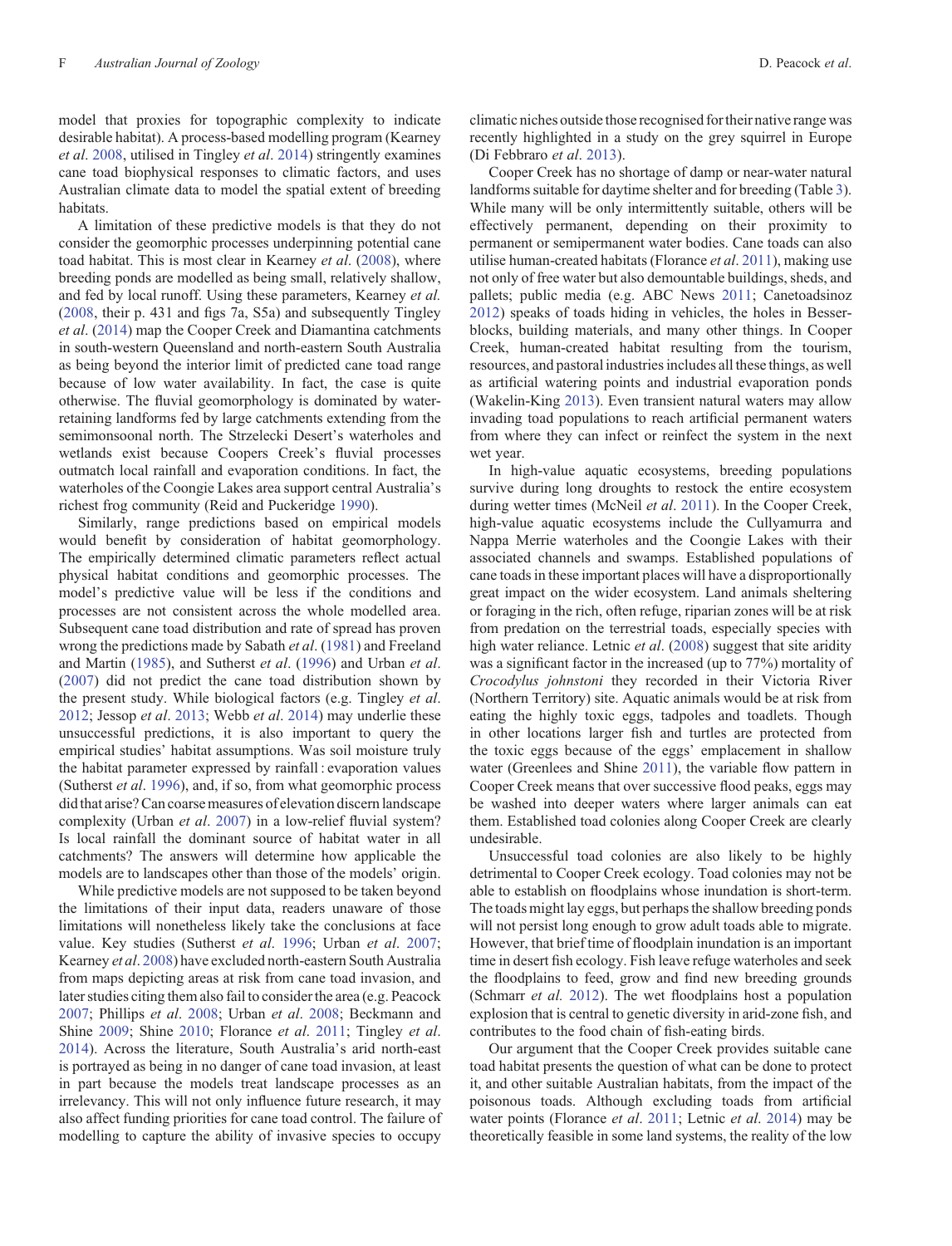<span id="page-6-0"></span>human population, low land management priority (e.g. Coongie Lakes and associated regional wetlands fall outsidethe Cane Toad Threat Abatement Plan) and cyclical vast regional floods (e.g. see shaded area in Fig. [1](#page-2-0)) makes any effective control of cane toads reliant on a biological control agent(s). Human effort, even with significant financial resources, was unable to prevent toads invading the Kimberley region of Western Australia (Peacock [2007](#page-7-0)). We recommend that the search for biological control agent(s) (Peacock [2006;](#page-7-0) Saunders *et al*. [2010\)](#page-7-0), under the guidelines and recommendations of the former National Cane Toad Taskforce (Taylor and Edwards [2005](#page-7-0)), be recommenced as soon as possible if there is to be any hope of effectively minimising the cane toad's continued invasion of, and impact on, Australia.

## **Conclusions**

Following the wet conditions in late 2010 and early 2011, a limited survey of the Cooper Creek system in Queensland (Australia) indicated established cane toad populations (at Lochern) 120 km downstream from Longreach, possible attempts at breeding (at '*Carella*') ~180 km downstream of Longreach and the invasion front near the northern outskirts of Jundah (~200 km downstream of Longreach). The dispersal rate during the very wet 2010–11 season appears to have been equivalent to  $\sim$ 75 km year<sup>-1</sup>. That season was part of the larger 2010–12 flood cluster and it is reported that cane toads have spread further to the south-west down the Thomson River during 2011–14 to now be between Jundah and Windorah (A. Emmott, pers. comm. 2014).

Contrary to expectations based on previous modelling, desert environments in south-western Queensland and north-eastern South Australia potentially offer substantial natural cane toad habitat that is permanent or semipermanent. Human-created potential habitat is also widespread. Range expansion of the cane toad can threaten native fauna as permanent populations and as ephemeral (failed) attempts at establishment which, though transient, are a risk to native fish at a critical stage in their breeding cycle. High-value aquatic ecosystems and arid-zone wetlands are in the possible toad expansion pathway and they include the RAMSAR-listed Coongie Lakes and the refuge waterholes at Cullyamurra and Nappa Merrie.

#### **Acknowledgements**

We sincerely thank the many Lake Eyre Basin landholders and local representatives who generously shared their time and local knowledge with us. Particular thanks go to Angus Emmott ('*Noonbah*') and Shane Hume (Queensland Parks and Wildlife Service) for fielding our many enquiries and sharing their invaluable local knowledge. Also Judy and Korrin Baldry at the Stonehenge Hotel for their hospitality and support, as well as the Jundah Hotel and Cooper Cabins, Windorah. The South Australian Arid Lands Natural Resource Management Board funded field work (by GWK) in the Lake Eyre Basin. Ron Sinclair, Angus Emmott and anonymous reviewers are thanked for helpful comments to improve the manuscript.

#### **References**

- ABC News (2011). Cane toad hitches ride from Kununurra to Perth. Available at: [http://www.abc.net.au/news/2011-09-20/cane-toad-captur](http://www.abc.net.au/news/2011-09-20/cane-toad-captured-at-canning/2908188)[ed-at-canning/2908188](http://www.abc.net.au/news/2011-09-20/cane-toad-captured-at-canning/2908188) (accessed 17 October 2014).
- Alford, R. A., Brown, G. P., Schwarzkopf, L., Phillips, B. L., and Shine, R. (2009). Comparisons through time and space suggest rapid evolution of

dispersal behaviour in an invasive species. *Wildlife Research* **36**, 23–28. doi:[10.1071/WR08021](dx.doi.org/10.1071/WR08021)

- Australian Bureau of Meteorology (2013). Climate maps, average conditions: annual rainfall, 50th percentile; annual average number of days with rainfall greater than 2 mm; annual average pan evaporation. Available at: <http://www.bom.gov.au/climate/averages/maps.shtml> (accessed January 2013).
- Beckmann, C., and Shine, R. (2009). Impact of invasive cane toads on Australian birds. *Conservation Biology* **23**, 1544–1549. doi:[10.1111/](dx.doi.org/10.1111/j.1523-1739.2009.01261.x) [j.1523-1739.2009.01261.x](dx.doi.org/10.1111/j.1523-1739.2009.01261.x)
- Brown, G. P., Kelehear, C., and Shine, R. (2011). Effects of seasonal aridity on the ecology and behaviour of invasive cane toads in the Australian wet–dry tropics. *Functional Ecology* **25**, 1339–1347. doi[:10.1111/j.1365-2435.](dx.doi.org/10.1111/j.1365-2435.2011.01888.x) [2011.01888.x](dx.doi.org/10.1111/j.1365-2435.2011.01888.x)
- Callen, R. A., and Bradford, J. (1992). Cooper Creek fan and Strzelecki Creek – hypsometric data, Holocene sedimentation, and implications for human activity. *Mines and Energy Review* **158**, 52–57.
- Canetoadsinoz (2012). Cane toad stowaways. Available at: [http://www.](http://www.canetoadsinoz.com/cane_toad_stowaways.html) [canetoadsinoz.com/cane\\_toad\\_stowaways.html](http://www.canetoadsinoz.com/cane_toad_stowaways.html) (accessed 17 October 2014).
- Costelloe, J. (2011). Hydrological assessment and analysis of the Neales Catchment. A report to the South Australian Arid Lands Natural Resources Management Board, Port Augusta.
- Costelloe, J. F. (2012). Hydrological assessment and analysis of the Cooper Creek catchment, South Australia. A report to the South Australian Arid Lands Natural Resources Management Board, Port Augusta.
- Costelloe, J. F., Shields, A, Grayson, R. B., and McMahon, T. A. (2007). Determining loss characteristics of arid zone river waterbodies. *River Research and Applications* **23**, 715–731.
- Di Febbraro, M., Lurz, P. W., Genovesi, P., Maiorano, L., Girardello, M., and Bertolino, S. (2013). The use of climatic niches in screening procedures for introduced species to evaluate risk of spread: a case with the American eastern grey squirrel. *PLoS ONE* **8**, e66559. doi:[10.1371/journal.pone.](dx.doi.org/10.1371/journal.pone.0066559) [0066559](dx.doi.org/10.1371/journal.pone.0066559)
- Fagan, S. D., and Nanson, G. C. (2004). The morphology and formation of floodplain surface channels, Cooper Creek, Australia. *Geomorphology* **60**, 107–126. doi:[10.1016/j.geomorph.2003.07.009](dx.doi.org/10.1016/j.geomorph.2003.07.009)
- Florance, D., Webb, J. K., Dempster, T., Kearney, M. R., Worthing, A., and Letnic, M. (2011). Excluding access to invasion hubs can contain the spread of an invasive vertebrate. *Proceedings of the Royal Society B: Biological Sciences* **278**, 2900–2908.
- Freeland, W. J., and Martin, K. C. (1985). The rate of range expansion by *Bufo marinus* in northern Australia, 1980–84. *Wildlife Research* **12**, 555–559. doi:[10.1071/WR9850555](dx.doi.org/10.1071/WR9850555)
- Gibling, M. R., Nanson, G. C., and Maroulis, J. C. (1998). Anastomosing river sedimentation in the Channel Country of central Australia. *Sedimentology* **45**, 595–619. doi:[10.1046/j.1365-3091.1998.00163.x](dx.doi.org/10.1046/j.1365-3091.1998.00163.x)
- Greenlees, M., and Shine, R. (2011). Impacts of eggs and tadpoles of the invasive cane toad (*Bufo marinus*) on aquatic predators in tropical Australia. *Austral Ecology* **36**, 53–58.
- Hagman, M., and Shine, R. (2006). Spawning site selection by feral cane toads (*Bufo marinus*) at an invasion front in tropical Australia. *Austral Ecology* **31**, 551–558. doi:[10.1111/j.1442-9993.2006.01627.x](dx.doi.org/10.1111/j.1442-9993.2006.01627.x)
- Jessop, T. S., Letnic, M., Webb, J. K., and Dempster, T. (2013). Adrenocortical stress responses influence an invasive vertebrate's fitness in an extreme environment. *Proceedings of the Royal Society B: Biological Sciences* **280**, 20131444.
- Kearney, M., Phillips, B. L., Tracy, C. R., Christian, K. A., Betts, G., and Porter, W. P. (2008). Modelling species distributions without using species distributions: the cane toad in Australia under current and future climates. *Ecography* **31**, 423–434. doi[:10.1111/j.0906-7590.2008.](dx.doi.org/10.1111/j.0906-7590.2008.05457.x) [05457.x](dx.doi.org/10.1111/j.0906-7590.2008.05457.x)
- Knighton, A. D., and Nanson, G. C. (1994). Waterholes and their significance in the anastomosing channel system of Cooper Creek, Australia. *Geomorphology* **9**, 311–324. doi[:10.1016/0169-555X\(94\)90052-3](dx.doi.org/10.1016/0169-555X(94)90052-3)